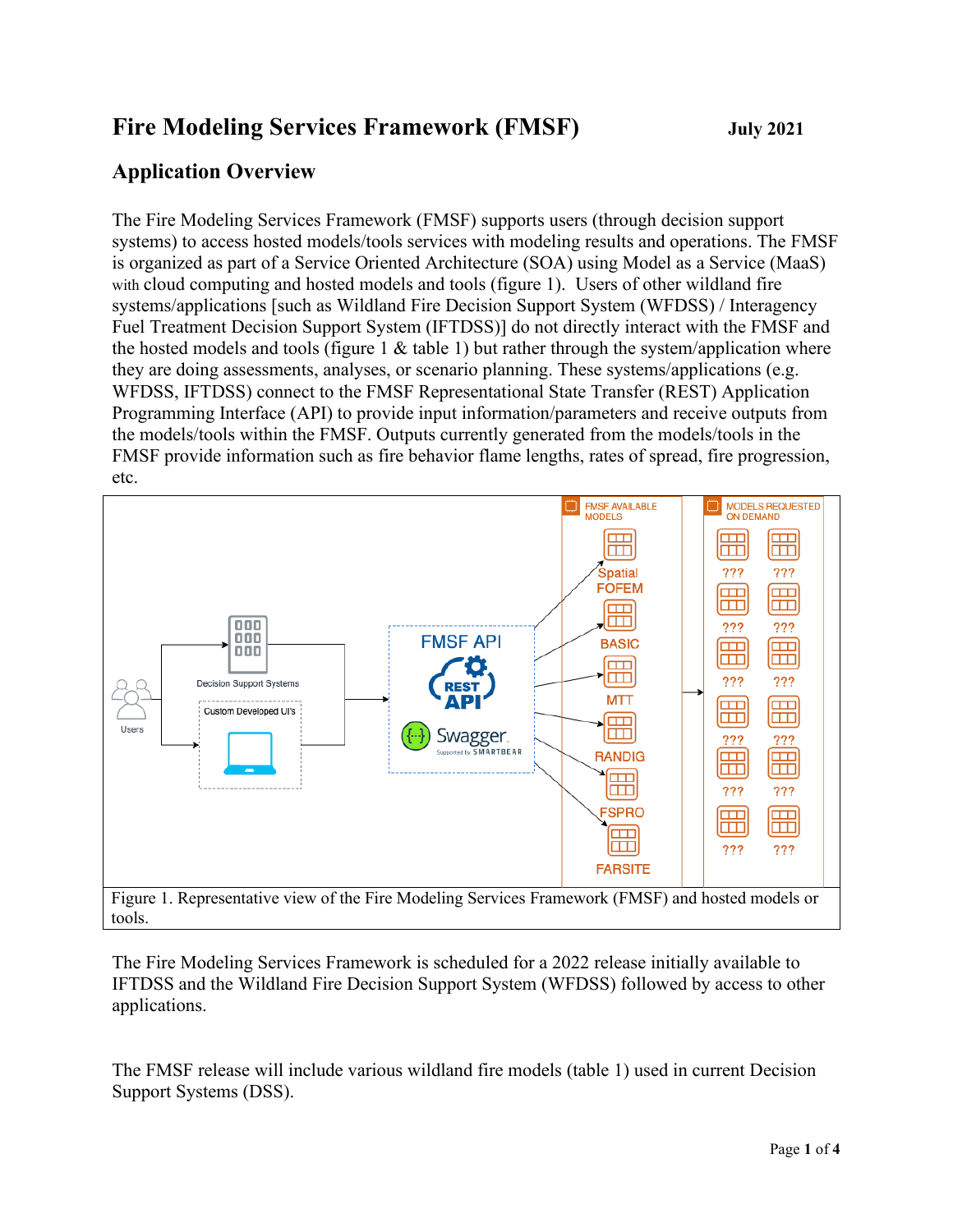| <b>Table 1. FMSF Current Models/Tools</b> |                                 |                                                |  |
|-------------------------------------------|---------------------------------|------------------------------------------------|--|
| Basic (aka Flammap)                       | MTT (Minimum Time Travel)       | FARSITE (Fire Area Simulator)                  |  |
| <b>RANDIG</b> (Random Ignition)           | FSPro (Fire Spread Probability) | Spatial FOFEM (First Order Fire Effects Model) |  |

The FMSF is not an application in typical sense as its targeted user audience isn't users through a Graphical User Interface (GUI) but rather applications and developers who are familiar with using various programming languages. The FMSF provides access via RESTful architecture and provides a Swagger Interface for prototyping and service(s) exploration (figure 2).

| ./swagger-model-rest.json                                                                                                      |              |
|--------------------------------------------------------------------------------------------------------------------------------|--------------|
| This is the Swagger Modeling Service interface to the Fire Modeling Services Framework API                                     |              |
| <b>Terms of service</b>                                                                                                        |              |
| <b>Contact the developer</b>                                                                                                   |              |
| Apache 2.0                                                                                                                     |              |
| <b>Find out more about Swagger</b>                                                                                             |              |
| model Model                                                                                                                    | $\checkmark$ |
| /model/run Run a Fire Behavior Model<br><b>POST</b>                                                                            | û            |
| <b>GET</b><br>/model/metadata/{Run ID} Retrieve Model Run Metadata                                                             | â            |
| /model/status/{Run ID} Retrieve Model Run Status<br><b>GET</b>                                                                 | û            |
| /model/cancel/{Run ID} Cancel a model run request<br><b>GET</b>                                                                | û            |
| <b>GET</b><br>/model/output/{Run ID} Retrieve Model Run Output Zip                                                             | $\triangleq$ |
| /model/modelLandscape/{Run ID} Retrieve Model Run Landscape/Layers Zip<br><b>GET</b>                                           | â            |
| /model/landscapeUpload Upload a landscape/layers file<br><b>POST</b>                                                           | â            |
| GET<br>/model/landscapeMetadata/{Landscape ID} Retrieve Landscape/Layers File Metadata                                         | â            |
| <b>GET</b><br>/model/landscapeDownload/{Landscape ID} Retrieve Landscape/Layers File Zip                                       | û            |
| /model/limits/{Landscape ID} Retrieve the model landscape resolution limits based upon the size of the landscape<br><b>GET</b> | û            |

The FMSF allows for faster innovation in the wildland fire applications and IT development space by allowing applications to utilize a service dedicated to managing, running and processing wildland fire behavior models and tools in an integrated framework instead of separate applications. The FMSF supports user needs by leveraging the best available science and information through the integration of models and tools where they can focus more time and attention on model outputs and impacts instead of on gathering data, processing data information in one model or tool to then have to take those results and run them through another model or tool to get desired results.

The FMSF now allevaites system/application(s) independently building, maintaining, or hosting the same fire models/tools within each of their systems. This approach reduces development time and costs across IT system/application(s). There is also, less downtime and more rapid development of enhancements and interface improvements within these applications as they focus on core capabilities instead of models and tools to meet their desired functionality. This enables faster and more efficient work to occur across IT and also ensures that all applications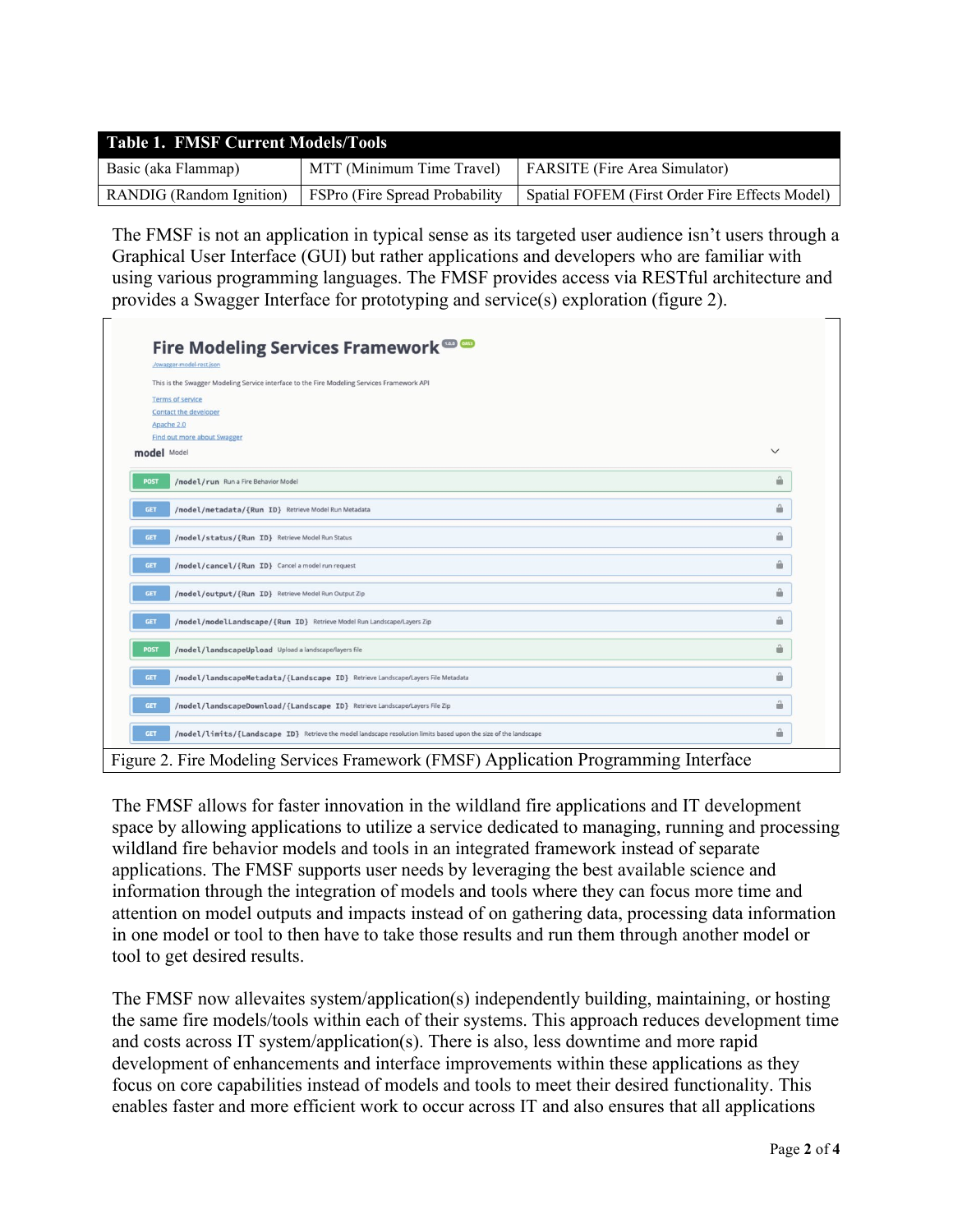are using the most current and latest updates of models or tools, without needing to manage or deal with these updates or upgrades separately or independently. This decreases maintenance and development costs where more funding and time is focused on Development, Modernization and Enhancements (DME) workflows in their systems. This approach provides users with improved performance, consistent data, faster analyses, and better results. Both IFTDSS and WFDSS are organized to access and leverage modeling results from the FMSF via Application Programming Interfaces (APIs) with services (figure 3) and other applications may connect in the future.



The FMSF is part of a shift to a service oriented architecture (figure 3) in wildland fire management Information Technology (IT). FMSF hosts authoratative models/tools in a central location that supports 99% uptime realiblity, fail-over capibility and zero downtime with updates and upgrades. The vision of the future for FMSF is that researchers and scientist will have a place to evaluate, refine, and test wildland fire models and tools in a cloud environment and assist with transfer of science and technology into the user community.

The FMSF is not able to do all of this modeling work by itself. The FMSF has parternered with LANDFIRE and the Fire Environment Mapping System (FEMS) to provide independent data services needed to run the models or tools available in the FMSF. FEMS will provide gridded and Remote Automated Weather Station (RAWS) weather data and landscape data is being provided through the LANDFIRE (LF) program with a LF Products service (figure 4) that provides gridded fuels and topography (as well as a whole host of other data and services).